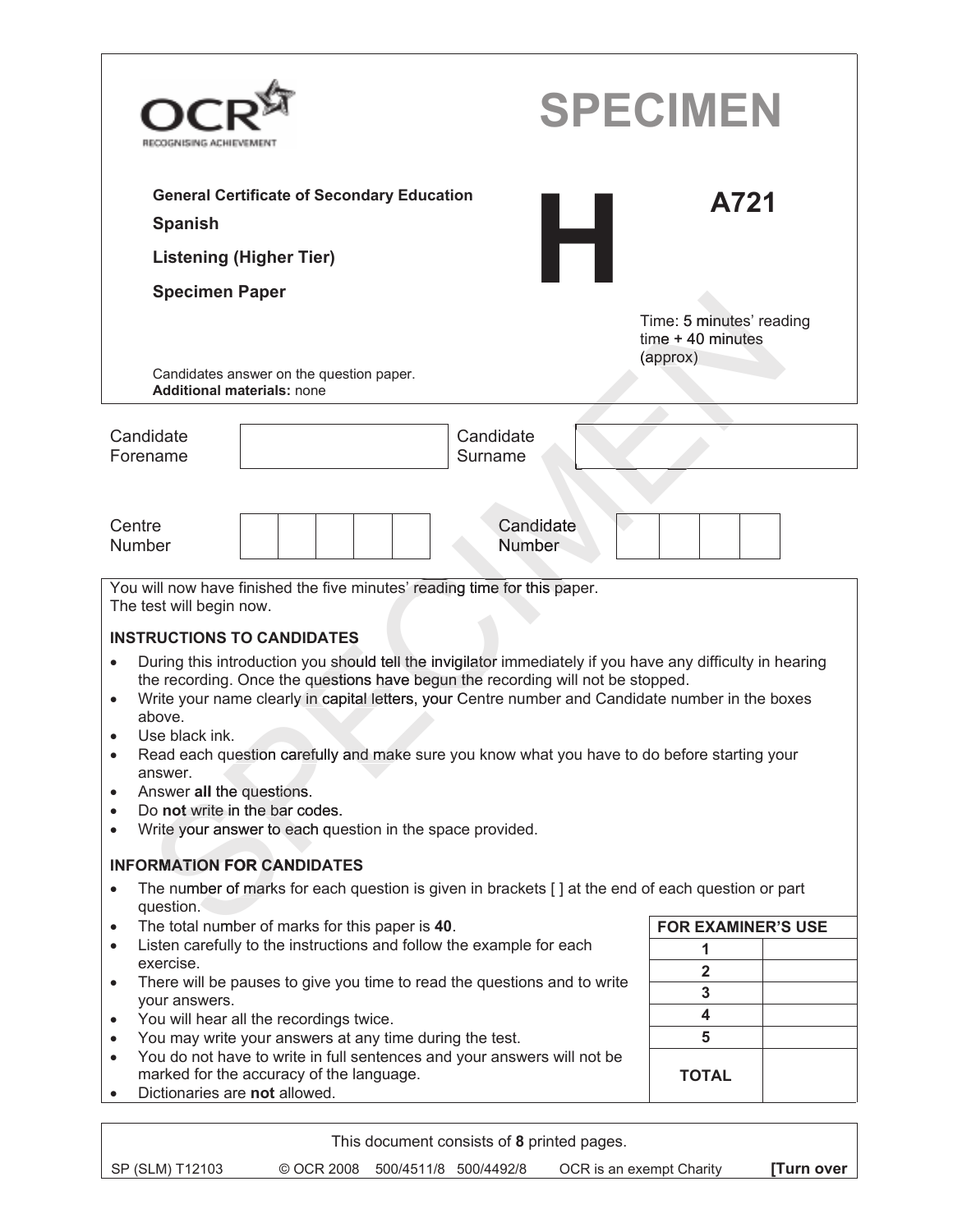|              | $\overline{2}$                                                      |
|--------------|---------------------------------------------------------------------|
|              | Exercise 1: Questions 1-7                                           |
|              | Pablo talks about a rock concert in Ibiza.                          |
|              | Read the questions.                                                 |
|              | Listen to the interview and answer the questions in English.        |
|              | <b>Example:</b>                                                     |
|              | When was the concert?                                               |
|              | last year                                                           |
|              | Now listen to the recording.                                        |
| 1            | Who did he go with?                                                 |
|              | [1]                                                                 |
|              |                                                                     |
| $\mathbf{2}$ | How long was he there?                                              |
|              | [1]                                                                 |
|              | [Pause]                                                             |
|              |                                                                     |
| 3            | Where did they sleep?                                               |
|              | [1]                                                                 |
|              | What was the weather like?                                          |
|              |                                                                     |
|              |                                                                     |
|              | [Pause]                                                             |
| 5            | What was the music like?                                            |
|              | [1]                                                                 |
|              |                                                                     |
| 6            | What did he and his friends enjoy doing there? (Mention TWO things) |
|              |                                                                     |
|              |                                                                     |
|              |                                                                     |
| 7            | How do we know he would like to go again?                           |
|              |                                                                     |
|              | [8 marks]                                                           |
|              |                                                                     |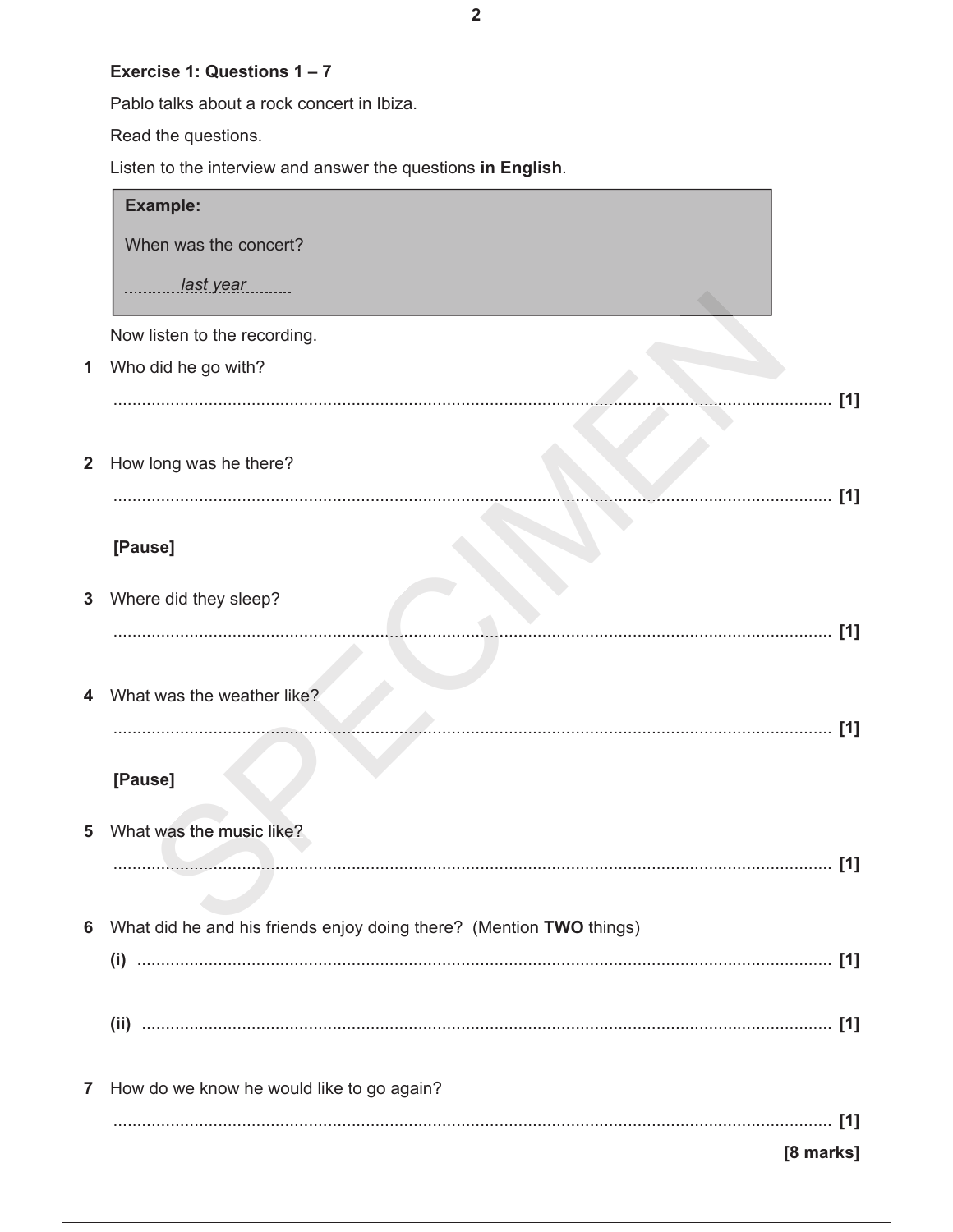## **Exercise 2: Questions 8 – 11**

Some Spanish teenagers talk about their families.

Read the list of words and the questions.

- **A** … loving **B** … the support
- **C** … difficult
- **D** … a friend
- **E** … the food
- **F** … money
- **G** … employment
- **H** … grandmother
- **J** … the language
- **K** … music
- **L** … gossip
- **M** … brothers and sisters
- **N** … father

| G                        | employment                                               |                |
|--------------------------|----------------------------------------------------------|----------------|
| Н                        | grandmother                                              |                |
| J                        | the language                                             |                |
| K                        | $$ music                                                 |                |
| L                        | gossip                                                   |                |
| M                        | brothers and sisters                                     |                |
| N                        | father                                                   |                |
|                          |                                                          |                |
|                          | For each question write the correct letter in the boxes. |                |
|                          |                                                          |                |
|                          |                                                          |                |
| Example: Alicia          |                                                          |                |
|                          | says her mum is like                                     | but would like |
|                          |                                                          |                |
|                          |                                                          |                |
|                          |                                                          |                |
|                          | Ш                                                        | M              |
|                          |                                                          |                |
|                          |                                                          |                |
|                          |                                                          |                |
| Listen to the recording. |                                                          |                |
|                          |                                                          |                |
|                          |                                                          |                |
| 8 Ahmed                  |                                                          |                |

**3** 

… says Spain is good for… … but has problems with…

**[2]**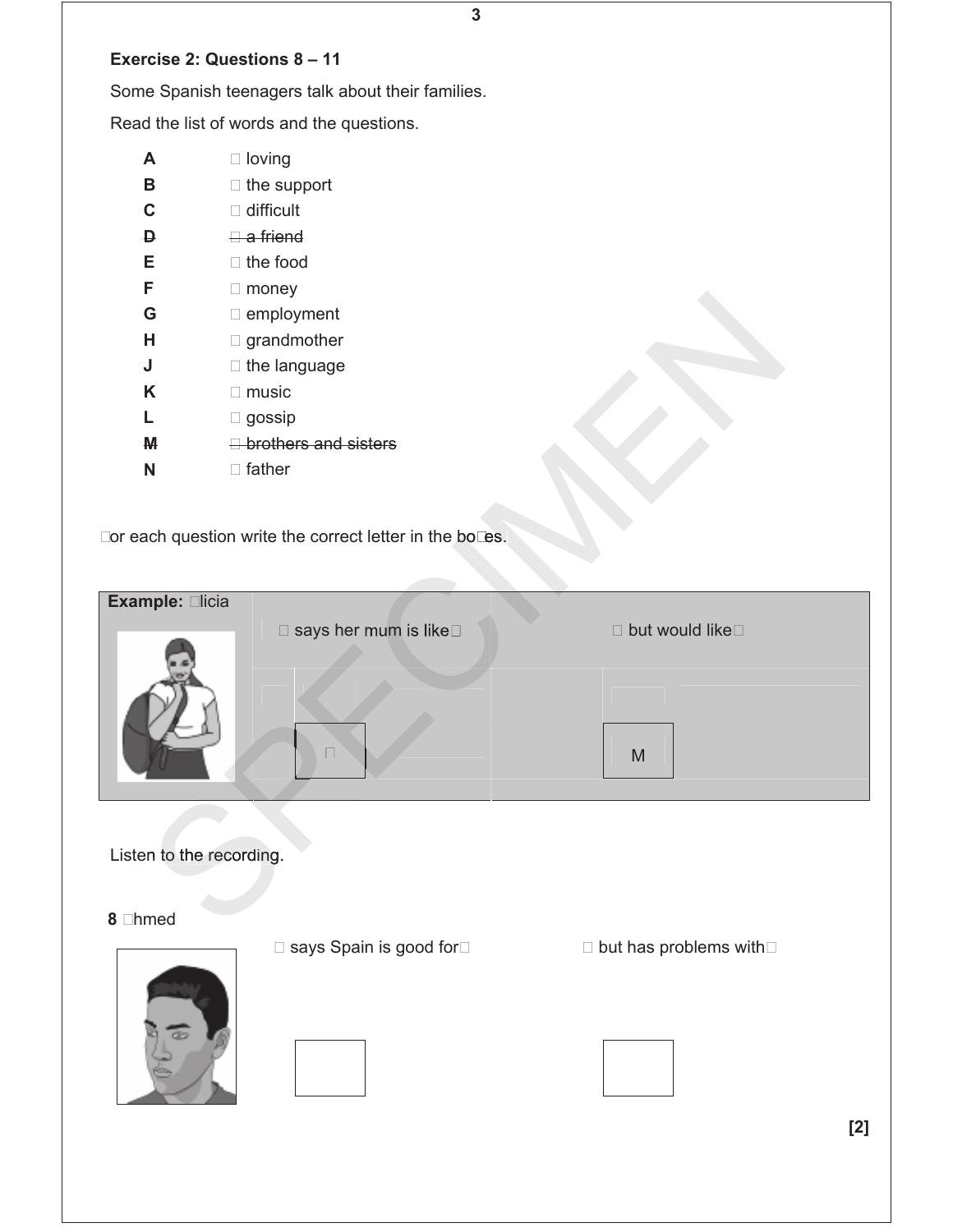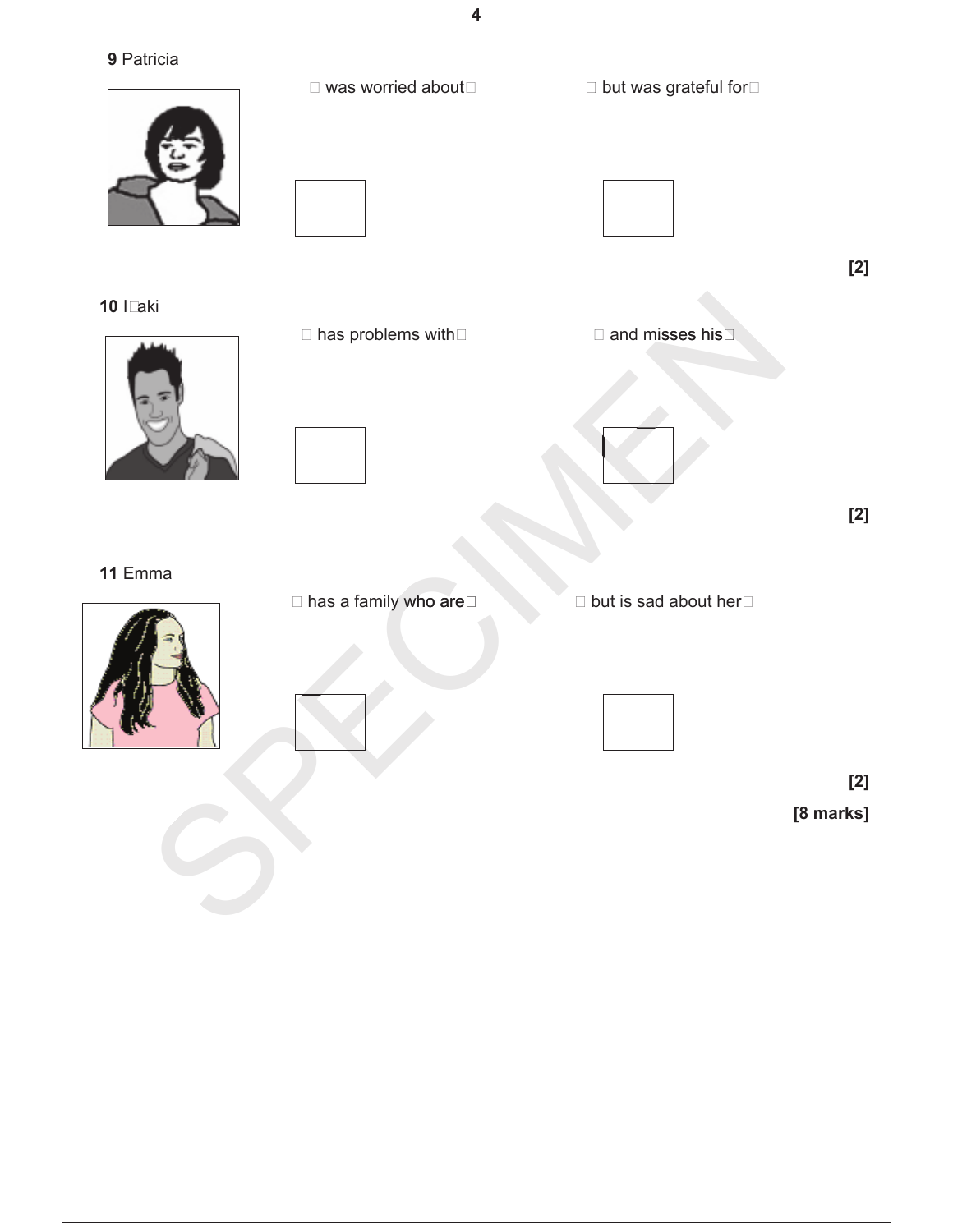## **Exercise 3: Questions 12 – 19**

A gap year in Chile: some teenagers talk about their experiences.

Read the questions.

Listen to the recordings and tick the correct box for each person.

|                                                     | Eg             | $\overline{12}$ | $\overline{13}$ | $\overline{14}$ | $\overline{15}$ | $\overline{16}$ | $\overline{17}$ | $\overline{18}$ | $\overline{19}$ |
|-----------------------------------------------------|----------------|-----------------|-----------------|-----------------|-----------------|-----------------|-----------------|-----------------|-----------------|
| $\mathsf{L}_\mathsf{L}$                             | <b>Richard</b> | <b>Alicia</b>   | <b>Mario</b>    | Gloria          | <b>Carlos</b>   | Anita           | Pablo           | Sonia           | <b>Esteban</b>  |
| realised<br>how<br>fortunate I<br>was.              |                |                 |                 |                 |                 |                 |                 |                 |                 |
| learnt a<br>lot about<br>myself.                    |                |                 |                 |                 |                 |                 |                 |                 |                 |
| worked<br>for a<br>charity.                         |                |                 |                 |                 |                 |                 |                 |                 |                 |
| was<br>amazed at<br>people's<br>generosity.         |                |                 |                 |                 |                 |                 |                 |                 |                 |
| $\dots$ improved<br>my<br>communica<br>tion skills. | $\checkmark$   |                 |                 |                 |                 |                 |                 |                 |                 |
| met up<br>with a<br>friend.                         |                |                 |                 |                 |                 |                 |                 |                 |                 |
| sa ved a<br>lot of<br>money.                        |                |                 |                 |                 |                 |                 |                 |                 |                 |
| was ill at<br>the<br>beginning.                     |                |                 |                 |                 |                 |                 |                 |                 |                 |
| learnt the<br>value of<br>recyling.                 |                |                 |                 |                 |                 |                 |                 |                 |                 |
| grew up<br>a lot.                                   |                |                 |                 |                 |                 |                 |                 |                 |                 |

**[8 marks]**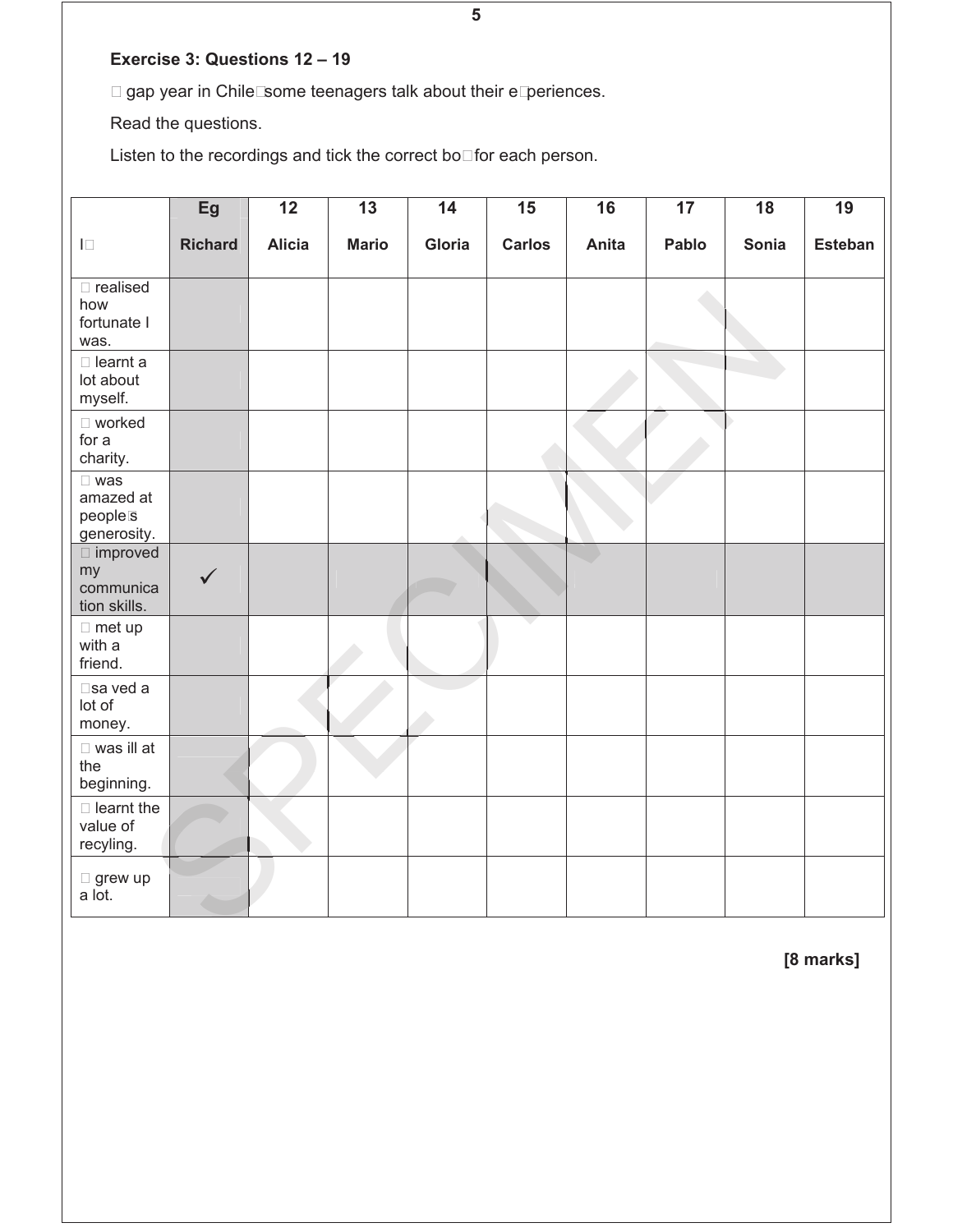## **Exercise 4: Questions 20 – 23**

Have your say: what are the pressures on young people today?

For each person fill in the boxes in **English**. You should be able to answer in one word.

| <b>Example:</b> | Topic      | The biggest influence is |
|-----------------|------------|--------------------------|
| <b>Mariana</b>  | Television | The internet             |
|                 |            |                          |

| 20            | Topic | The danger is |
|---------------|-------|---------------|
| <b>Nekane</b> |       |               |
|               |       |               |
|               |       |               |

**[2]**

| $\overline{20}$ | Topic  | The danger is                  |
|-----------------|--------|--------------------------------|
| <b>Nekane</b>   |        |                                |
|                 |        | [2                             |
| 21              | Topic  | We need to                     |
|                 |        |                                |
| <b>Susana</b>   |        |                                |
|                 |        | [2                             |
| $\overline{22}$ | Topic  | The attraction can be          |
| <b>Eduardo</b>  |        |                                |
|                 |        | [2                             |
| 23              | Topic. | The problem must be solved by. |

**[2]**

| 22             | Topic | The attraction can be |
|----------------|-------|-----------------------|
| <b>Eduardo</b> |       |                       |

**[2]**

| 23             | Topic | The problem must be solved by |
|----------------|-------|-------------------------------|
|                |       |                               |
| <b>Antonio</b> |       |                               |
|                |       |                               |
|                |       |                               |
|                |       |                               |

**[2]**

**[8 marks]** 

**6**